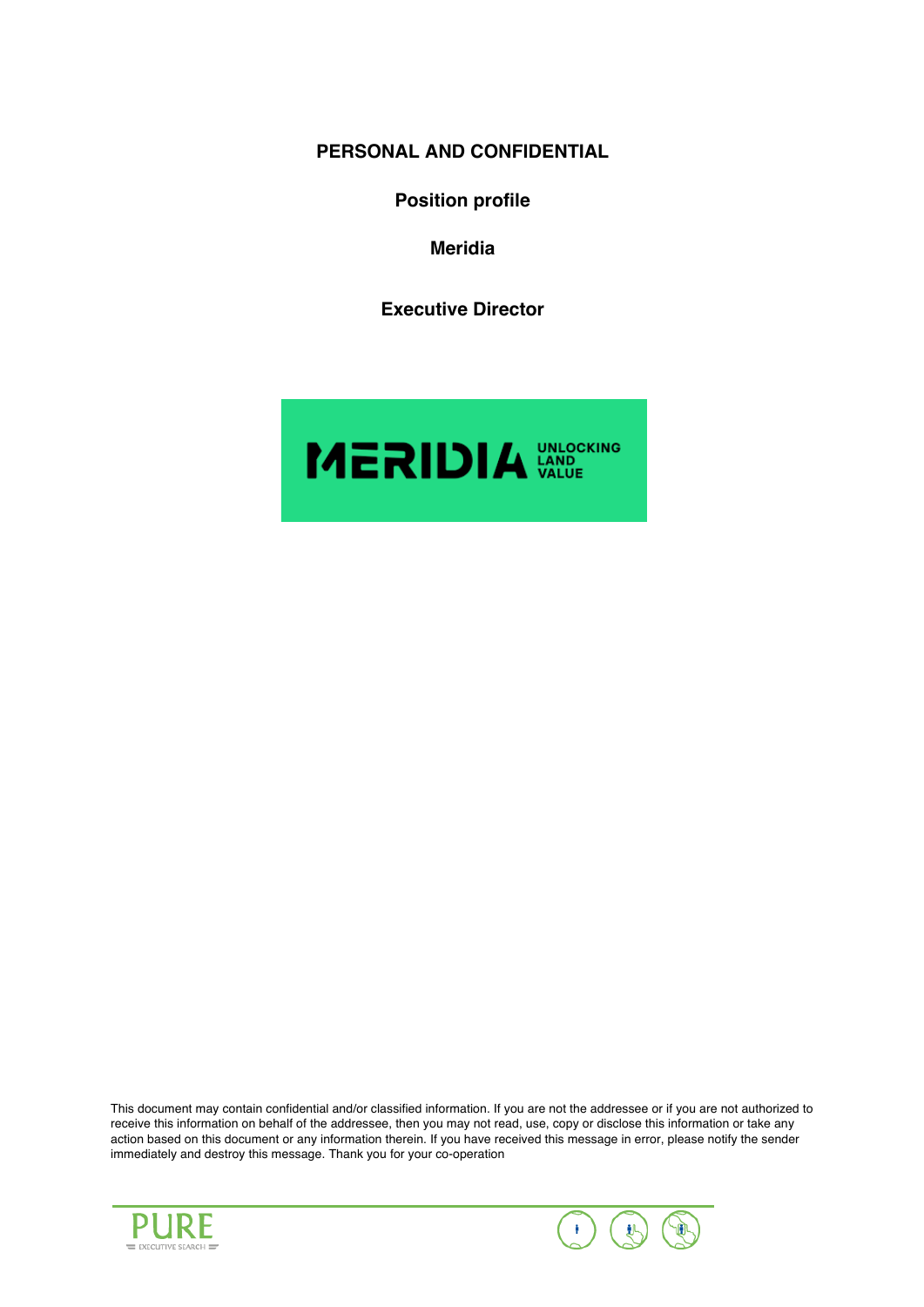# **About Meridia**

Meridia is a leading fast-growing agriculture technology company headquartered in the Netherlands. Meridia provides fielddata services to global food brands and traders to some of the key issues they are facing in traceability, regenerative agriculture and ensuring their suppliers a living income. Meridia does this by providing land titling, mapping and groundtruthing services, currently in West Africa and Indonesia. Built on a superior technical platform and with the ability to execute field operations in challenging environments, Meridia provides customers with high quality data sets and field certification services that they sorely need.

Meridia understands that global food and agricultural businesses are seeking to comply with ambitious industry standards and compliance requirements, to satisfy global commitments on climate change, sustainable sourcing and living income for their smallholder producers. Meridia's unique offering allows companies full oversight of their smallholder suppliers, including jurisdictional data, as well as follow-on services to help improve smallholders' productivity and certification needs. All in all, this allows a digitally driven approach to supply chain management bringing data on smallholder suppliers to the companies that ultimately purchase from them.

Meridia has a strong reputation with customers for high data quality and excellent premium products. The customers of Meridia are large food companies such as Unilever and Mondelez and commodity traders such as Cargill and Barry Callebaut. Meridia already has a good presence and track record in 2 key sectors, cocoa, and oil palm. However, it's their ambition to expand to another 4 value chains over the coming years. Also, they expect to broaden their business beyond agricultural supply chains and work much broader with field data collection, including new territories.

Meridia has a strong team (circa x 100) with diverse backgrounds and nationalities. They have teams on the ground in the Netherlands, West Africa and Asia. Meridia is led by an entrepreneurial management team and has an inspiring board and advisors. Meridia is structured as a for profit company with a one-tier board. The company is backed by leading venture capital investors Omidyar Network and Mercy Corps.

## **About the role**

In order to become a key sustainable supply chain field data partner with world leading food and agriculture companies and to accelerate the growth in both existing as well as new markets, we are currently looking for an Executive Director. The Executive Director will steer the ambitious growth plan and elevate the organization to the next level. (S)he will report to the CEO of Meridia Head Office.

## **Key Responsibilities**

- Provide inspiring leadership to accelerate the growth of the business;
- Provide ongoing leadership in refining the strategy. Identify and address problems and opportunities (new products, markets and earning models) for Meridia;
- Refine and drive the commercialization strategy across key markets and customer segments, ensuring that Meridia becomes the preferred partner of choice, not only for existing customers but also for the sector at large:
- Finalize and drive the global commercial business development plan and branding/ marketing plan;
- Build and sign strategic partnerships with key complimentary service providers & customer relationships to drive long term growth;



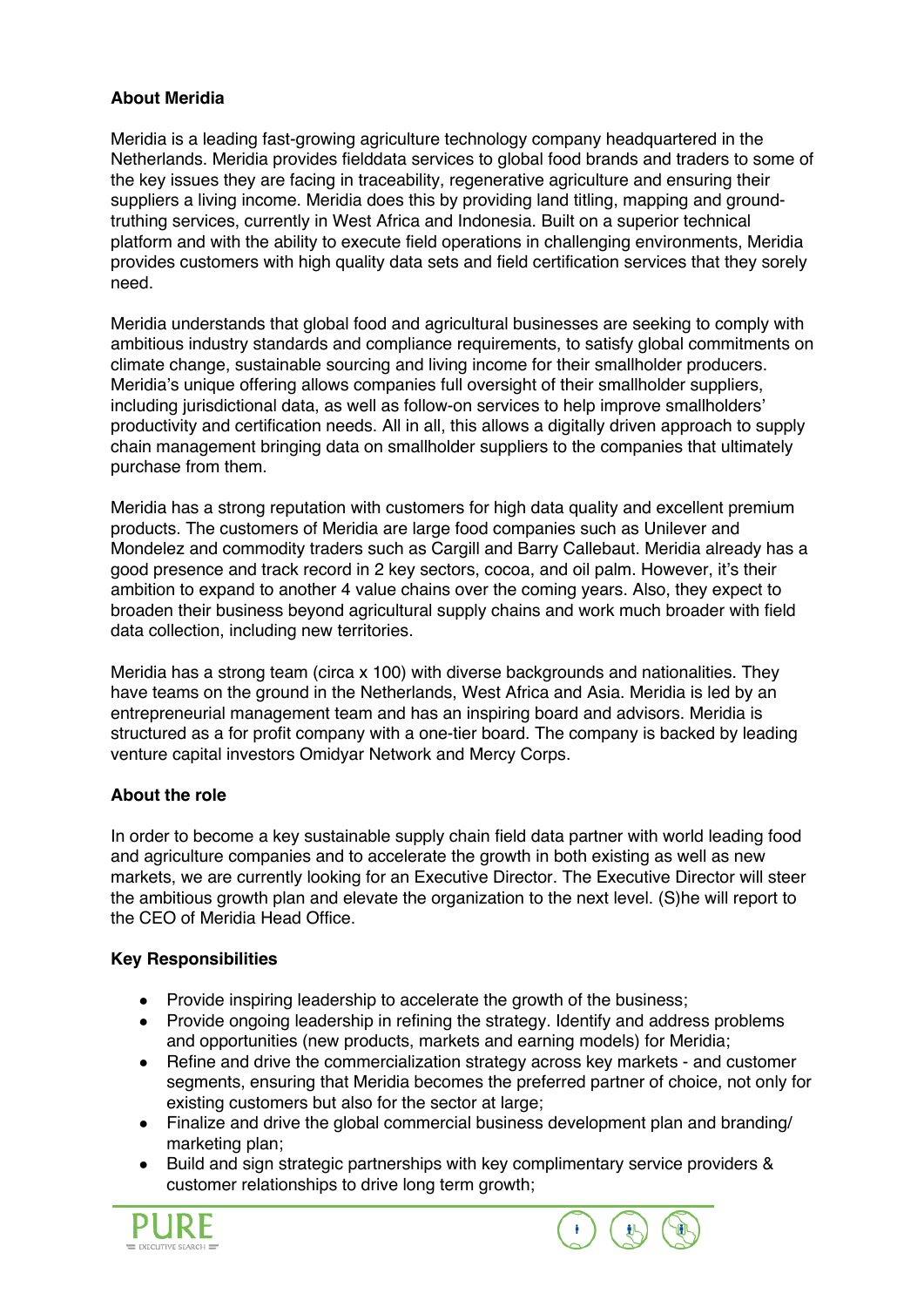- Originate and manage B2B business development opportunities through existing and new channels. Build a sales pipeline to ensure a constant stream of sales. Set annual sales and revenue targets:
	- $\circ$  40% of your time will be in the direct engagement with new customers and taking an active lead in generating new business by shaping client decisions to buy solutions you are instrumental in creating.
	- $\circ$  50% of your time should be dedicated in managing existing customers in the best way to convert existing leads into sales;
	- o The remaining 10% of your time should be to refine the go-to-market strategy for future products/markets (beyond agricultural supply chains) and vendor alliances;
- Lead and grow the in-country teams of sales-, currently 3 fte. Monitor employee productivity and create an environment that promotes great performance and positive morale;
- Be the key account manager for key projects and activities. Ascertain structured processes with the project execution teams, bring focus and client satisfaction.

## **Candidate Profile**

With a strong focus on the execution of the commercialization strategy, the ideal candidate is an experienced, commercial leader who is driven to create and deliver solutions in-line with the customers business requirements, (S)he has:

- 10+ years of experience in business development or b2b sales with focus on large corporate clients;
- Entrepreneurial spirit, hands-on and self-starting. Willing to face all challenges with enthusiasm and positivity. Ability to work with a technology driven team in an international environment;
- Good knowledge of the agri-food industry, in particular the agricultural value chains, traceability, regenerative agriculture and sustainability;
- A strong understanding of key issues affecting global food brands and ag commodity traders, as they seek to understand their supply chains and meet their global commitments;
- A solid network within key companies in the target sectors and the ability to create new relationships with ease;
- Excellent communication skills. Able to communicate complex information and transform to a clear narrative and able to clearly communicate client needs to the operations team;
- Demonstrated experience of ethical leadership and ability to build and manage multicultural teams;